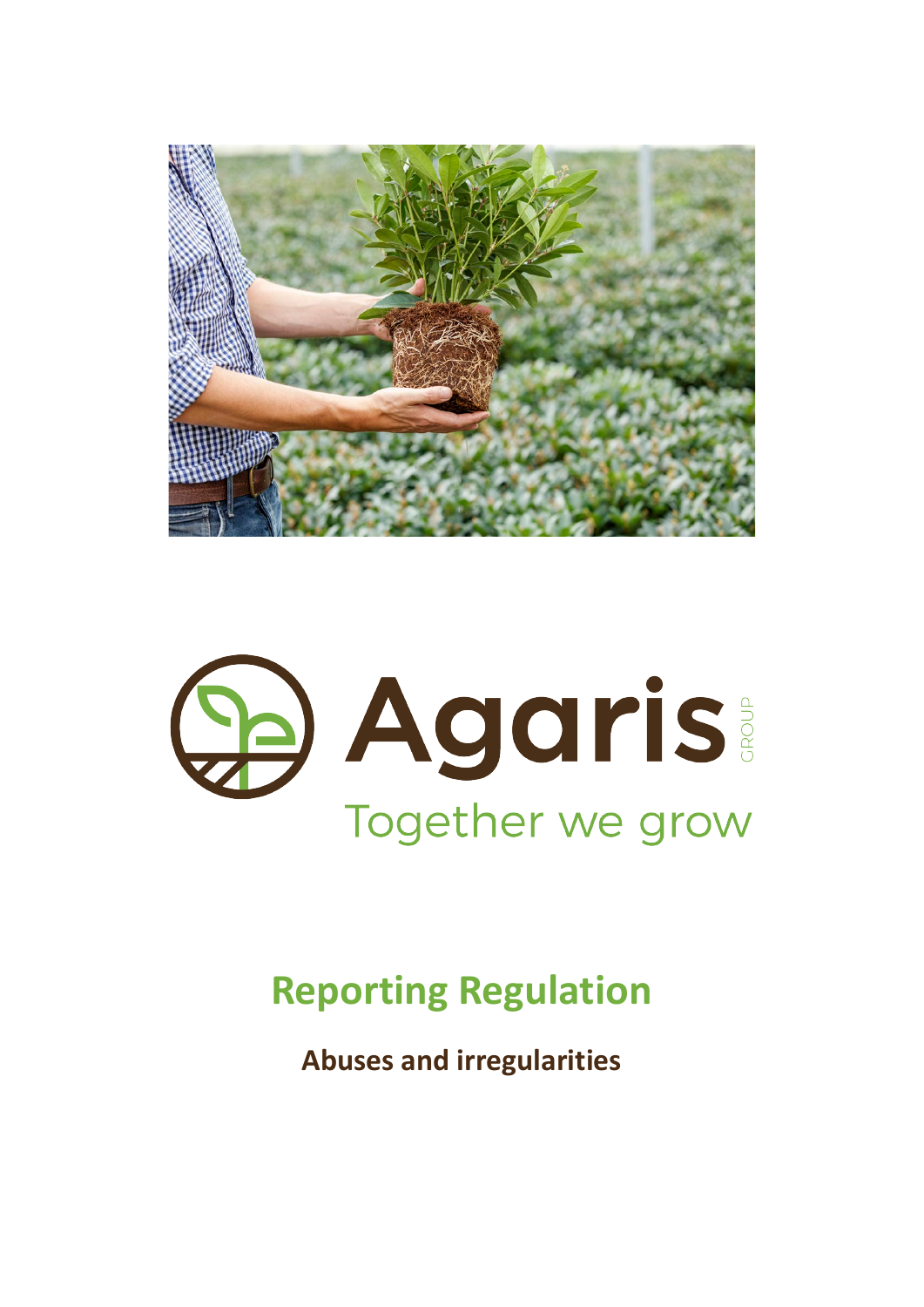# REPORTING REGULATION **DEPORTING**



# **CONTENTS**

| 1.  | Purpose                                           | 3              |
|-----|---------------------------------------------------|----------------|
| 2.  | Who is covered by this regulation?                | 3              |
| 3.  | What does reporting mean?                         | 3              |
| 4.  | Reporting an abuse                                | 4              |
| 5.  | Procedure                                         | 4              |
| 6.  | <b>Confidential treatment</b>                     | 5              |
| 7.  | Protection of the reporter                        | 5              |
| 8.  | Abuse of reporting system                         | 6              |
| 9.  | Disclosure to third parties                       | 6              |
| 10. | Responsibility for the success of this regulation | $\overline{7}$ |
| 11. | Appendix: Report form                             | 8              |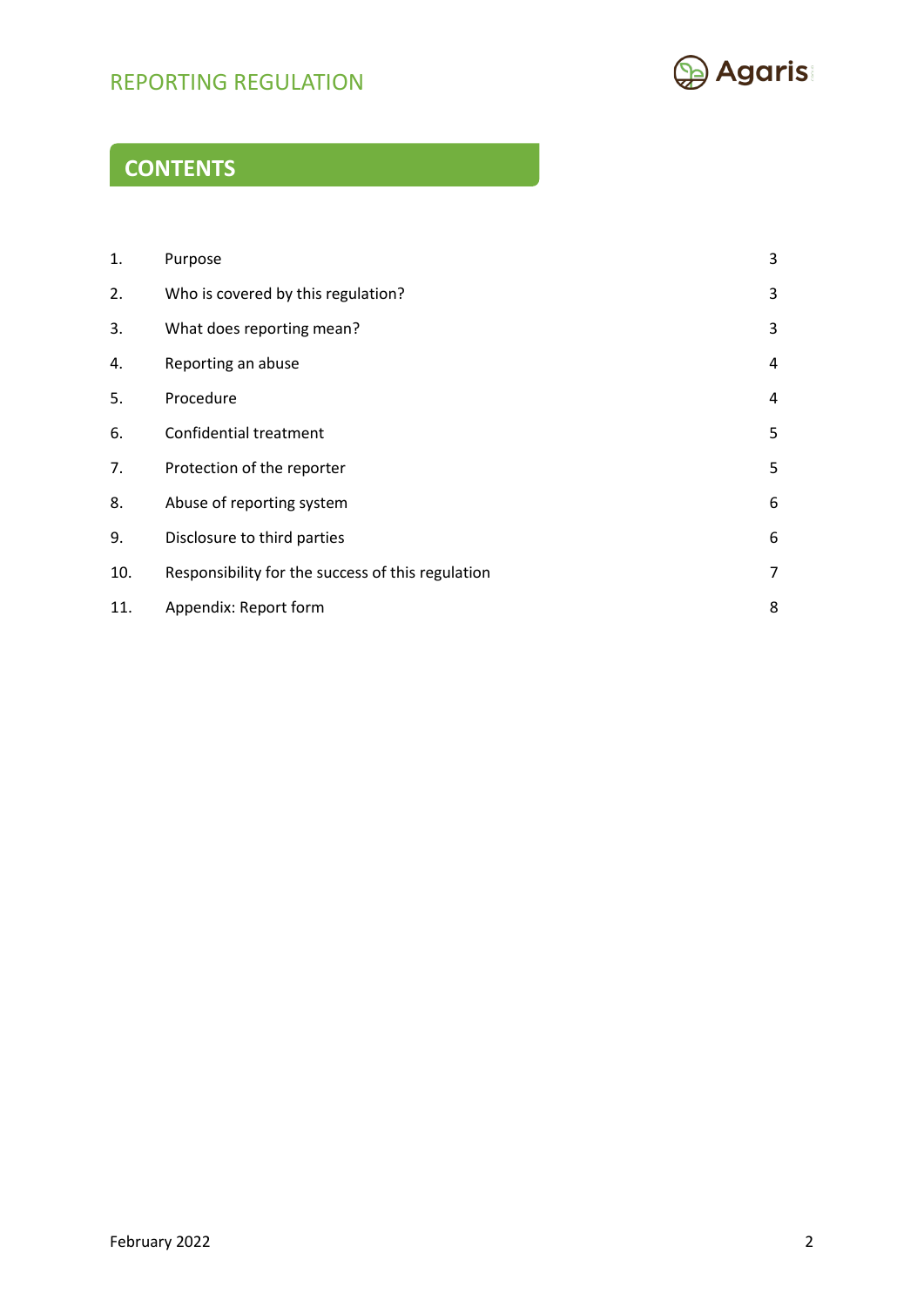

## **1. Purpose**

AGARIS is committed to conducting all of its business activities in an honest and ethical manner. We are committed to open communication and expect all our employees to perform to the highest standards in accordance with our Anti-Corruption and Anti-Bribery Policy, Code of Conduct and other internal policies and procedures.

However, all organisations are exposed to the risk that things may sometimes go wrong, or that unintentional illegal or unethical behaviour may occur. A culture of openness and accountability is crucial to preventing such situations and dealing with them when they occur. This Policy sets out the framework within which you may report the matters addressed in section 3.

### **2. Who is covered by this regulation?**

This policy applies to all employees at all levels within the organisation, including managers, whitecollar workers, blue-collar workers, interim workers, consultants, students, trainees and subcontractors

(collectively referred to in this procedure as 'employees').

## **3. What does 'reporting' mean?**

Reporting means disclosing information relating to suspected wrongdoing and irregularities at work. These may include criminal or unlawful acts, miscarriages of justice, endangering health and safety, causing environmental damage, non-compliance with laws and regulations, bribery, false financial reporting, violation of our internal policies and procedures (including the Code of Conduct), fraud, negligence, other acts equivalent to serious misconduct, as well as the deliberately concealment of the aforementioned matters.

A reporter is someone who takes professional responsibility and, in good faith, expresses genuine concerns about one or more of the above matters. If you suspect any wrongdoing/irregularities or dangerous situations affecting our operations, you may raise your genuine concern through the reporting scheme under this regulation.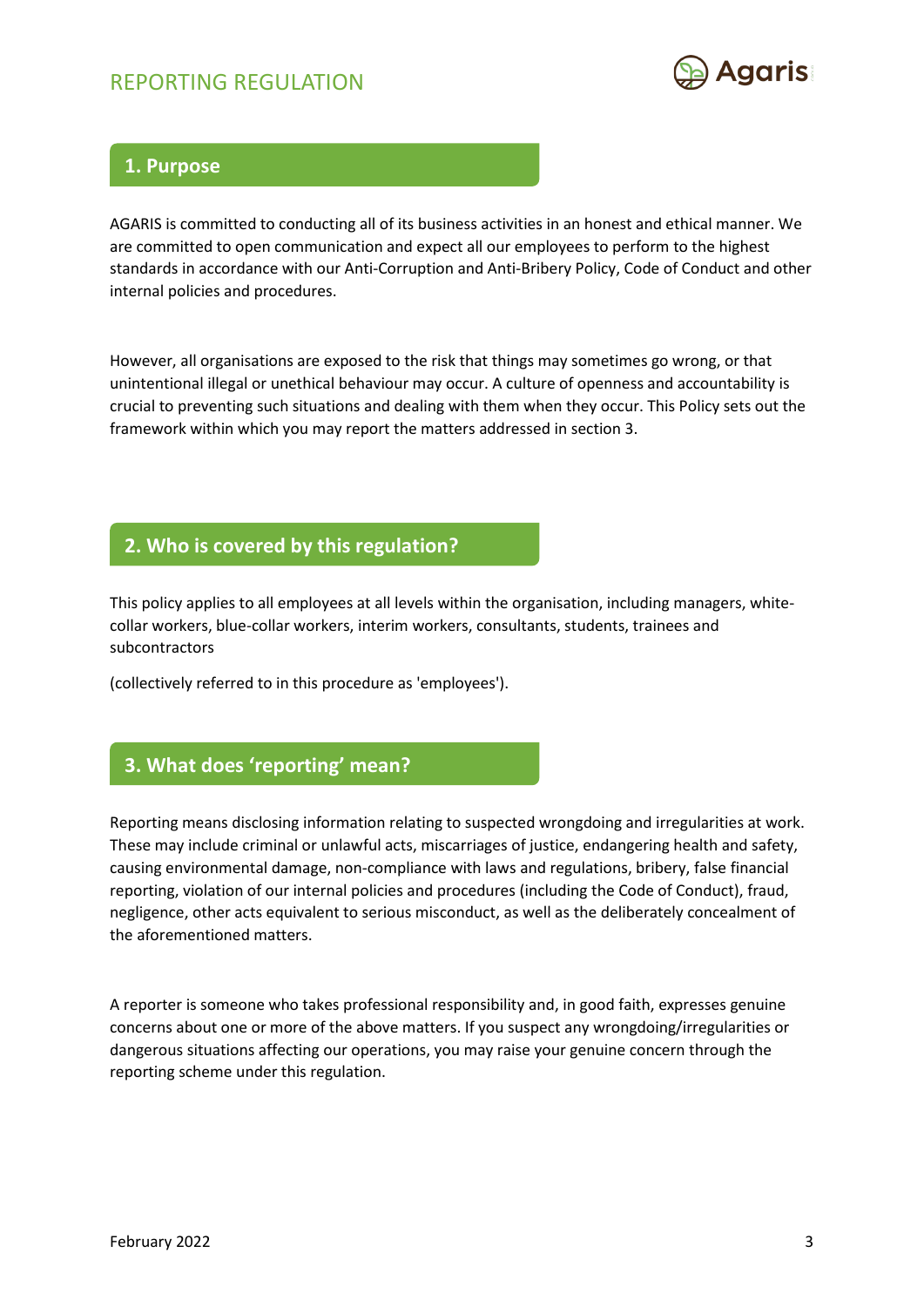

This Procedure is not intended for complaints relating to your personal situation, such as salary and conditions of employment. This regulation also does not replace existing procedures for individual complaints mentioned in the labour regulations (such as bullying, inappropriate sexual harassment, aggression, violence and discrimination). Such situations can be discussed with the HR department, the external confidential advisers and/or the company doctor.

#### **4. Reporting an abuse**

We hope that in many cases you will be able to report any abuse to your line manager. You can inform your line manager of the issue in a personal conversation, but you can also do this in writing. This may lead to a quick and effective solution for the abuse you have reported. In the second instance, you can always report to the HR department or the manager of your manager.

If the matter is more serious or you think that your line manager is not the right contact for the issue, contact the Report Point Abuses (hereinafter referred as Report Point). For our company, the Abuse Handling Committee (referred to behind as Committee), consisting of the Finance Manager, the HR Manager and the CEO, is in charge of handling the matter. To these people, our employees can report genuine concerns about possible abuses at work in complete confidentiality and with full protection of their identity.

## **5. Procedure**

- 1. A report should preferably be made using a report form (see appendix).
- 2. This can be done electronically at the e-mail address [complaint@agaris.com](mailto:complaint@agaris.com) or in writing to the following address: AGARIS Belgium, attn. Management Assistant, Skaldenstraat 7A in 9042 Desteldonk.
- 3. The Report Point that receives the report confirms the receipt of the report to the reporter within one week.
- 4. The Report Point immediately informs the Committee.
- 5. The Committee decides on the scope of a possible investigation, whether there is reason for an investigation and if so, the form this should take. Sometimes a report can be dealt with without an investigation having to take place.
- 6. The Committee informs the reporter of the progress of his report no later than four weeks later.
- 7. The report, the correspondence relating to it and the handling will be carried out in complete secrecy and confidentiality, unless the reporter releases the Committee from its duty of confidentiality.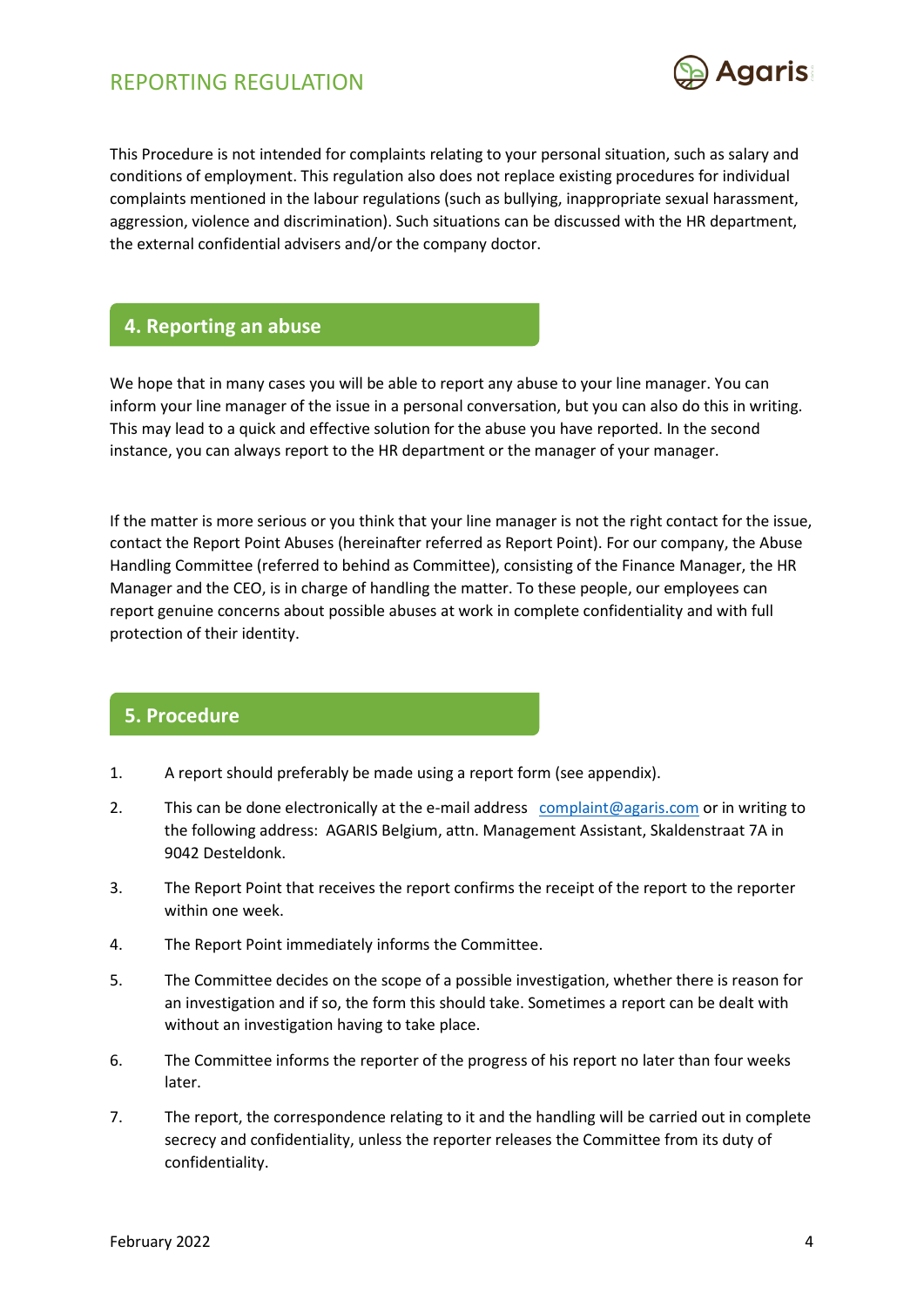

### **6. Confidential treatment**

We hope that employees will feel free to openly denounce abuses and irregularities within the framework of this regulation. We encourage employees not to make reports anonymously. Adequate investigation is made difficult or impossible if we cannot ask you for additional information. It then becomes more difficult to determine whether the allegations are credible and have been made in good faith. The necessary measures are taken to ensure confidentiality.

### **7. Protection of the reporter**

The reporter can always request to remain completely anonymous. The name of the reporter will then not be recorded anywhere. If your anonymity impedes the investigation of a report, you will be asked to reveal your identity. If your identity is revealed, this will only be done to persons who require this information in the context of reporting the possible abuse.

The confidential treatment of the report ends, however, if the reporter himself deliberately breaks the confidentiality.

An exception to the aforementioned confidentiality obligation can only be made with the consent of the reporter or when there is a very urgent reason. This compelling reason is present when the following five conditions are fulfilled:

- 1. Everything has been done to obtain the consent of the reporter.
- 2. The complaints handler is in distress of conscience by maintaining secrecy.
- 3. There is no other way to solve the problem than to breach the confidentiality.
- 4. It is almost certain that not breaking secrecy will cause demonstrable and serious damage and/or danger to those involved or third parties.
- 5. The complaints handler is almost certain that breaching secrecy will significantly prevent or limit that damage or danger to those involved or third parties.

The committee member will always consult with another committee member before breaching confidentiality and will inform the reporter in advance of the intention to breach the confidentiality.

Preventing sanctions or unfair treatment: Reporters who act in accordance with these rules can make their report without jeopardising their employment status. This implies that he/she is not disadvantaged in any way in his/her position as a result of this question or report, as long as he/she acts in good faith.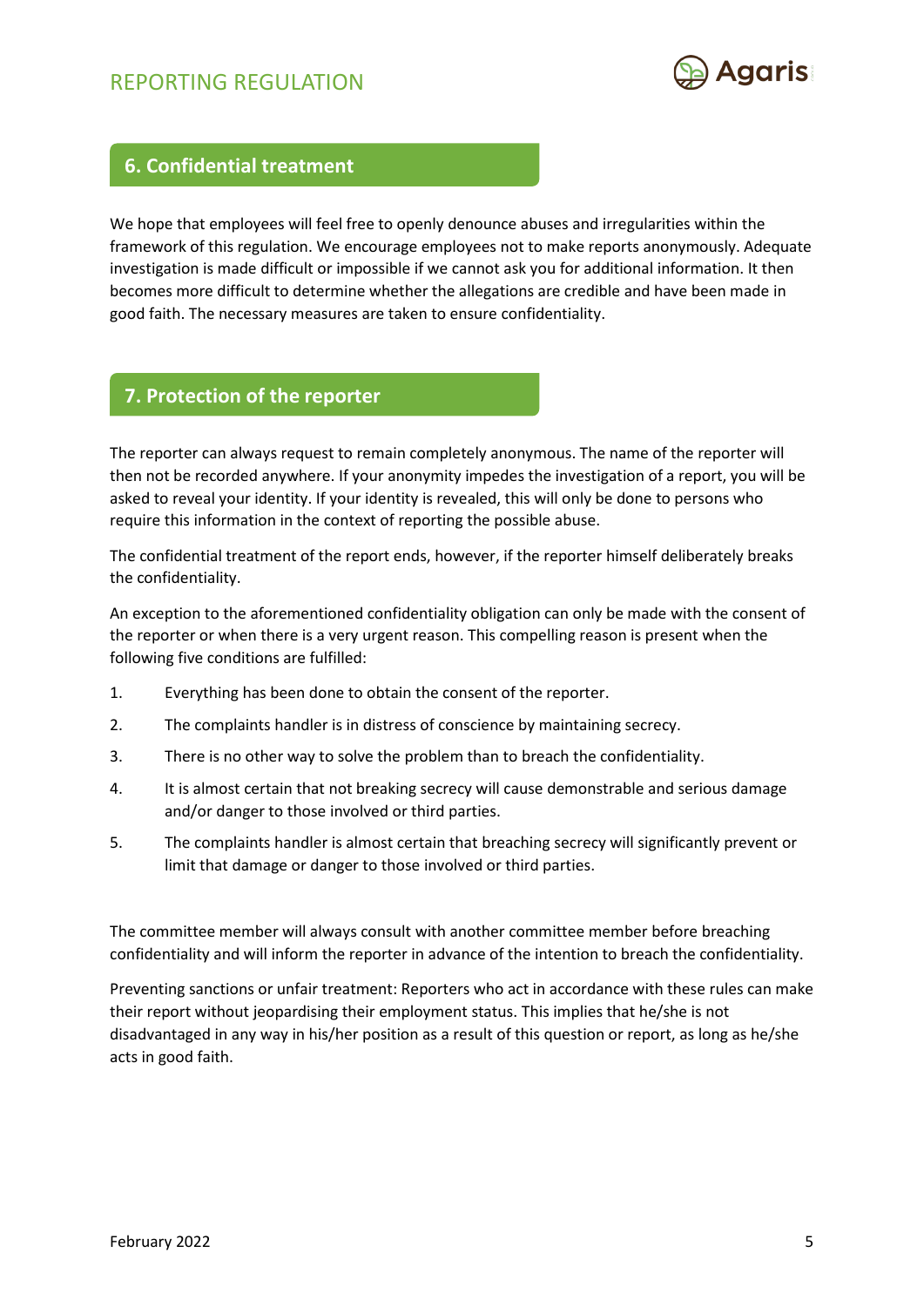

Retaliation against reporters as a result of a report made in good faith shall be considered a serious violation of this reporting policy and our company's code of ethics, in which case appropriate action shall be taken to protect the reporter's employment rights and to sanction those responsible for the retaliation. Employees who believe they have suffered adverse consequences as a result of a report are requested to make this known to the abuse handling committee as soon as possible.

# **8. Abuse of reporting system**

The company assumes that reporters will raise their concerns in good faith. If upon further investigation no confirmation can be found for certain reports or if these prove to be unrealistic, no action will be taken against reporters who have expressed their concerns in good faith.

However, the Company cannot allow reporters to deliberately submit reports that they know or are supposed to know are false. Intentionally false reports will be sanctioned in an appropriate manner and he or she may be held liable for the damages suffered by people affected by such false reports.

## **9. Disclosure to third parties**

The purpose of this scheme is to provide an internal system for reporting, investigating and resolving workplace wrongdoing. In most cases, you will have no reason to alert third parties.

In some cases, you may find that it is better to make your report to an external body (external confidential advisor IDEWE, police, company doctor, inspection service, ...) . We strongly advise you to seek advice before turning to a third party with your report.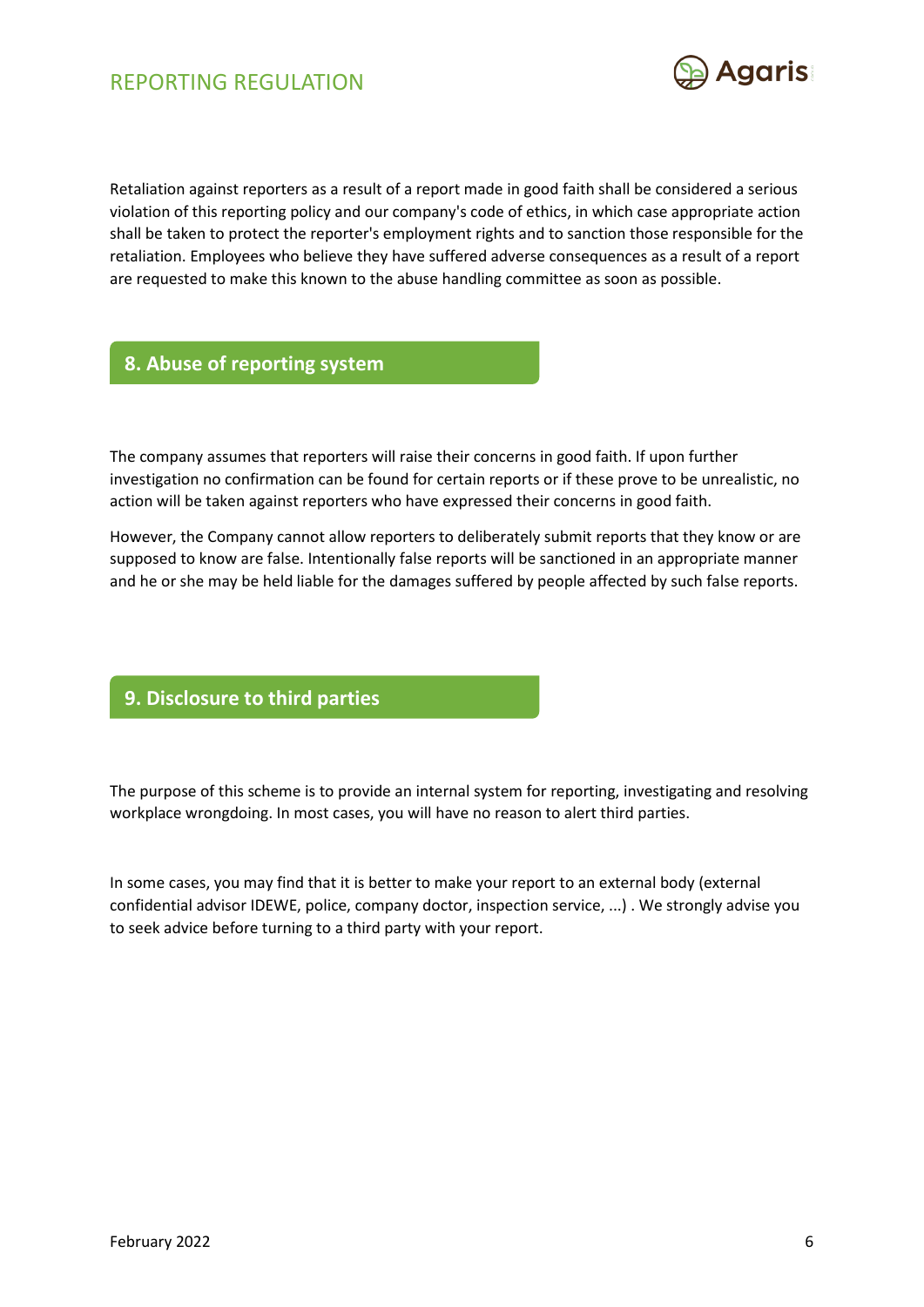

# **10. Responsibility for the success of this regulation**

The Board of Directors has the final responsibility for this regulation and for the assessment of the effectiveness of measures taken in response to reports of possible wrongdoing made in the context of this regulation.

At least once a year, the Committee, in cooperation with the Executive Board, must review and assess this scheme in terms of its legal and operational functioning.

All employees are responsible for the success of this regulation. If they suspect a dangerous situation or wrongdoing, they must base their report on this regulation. Comments and suggestions for improvement from employees regarding this regulation are welcome.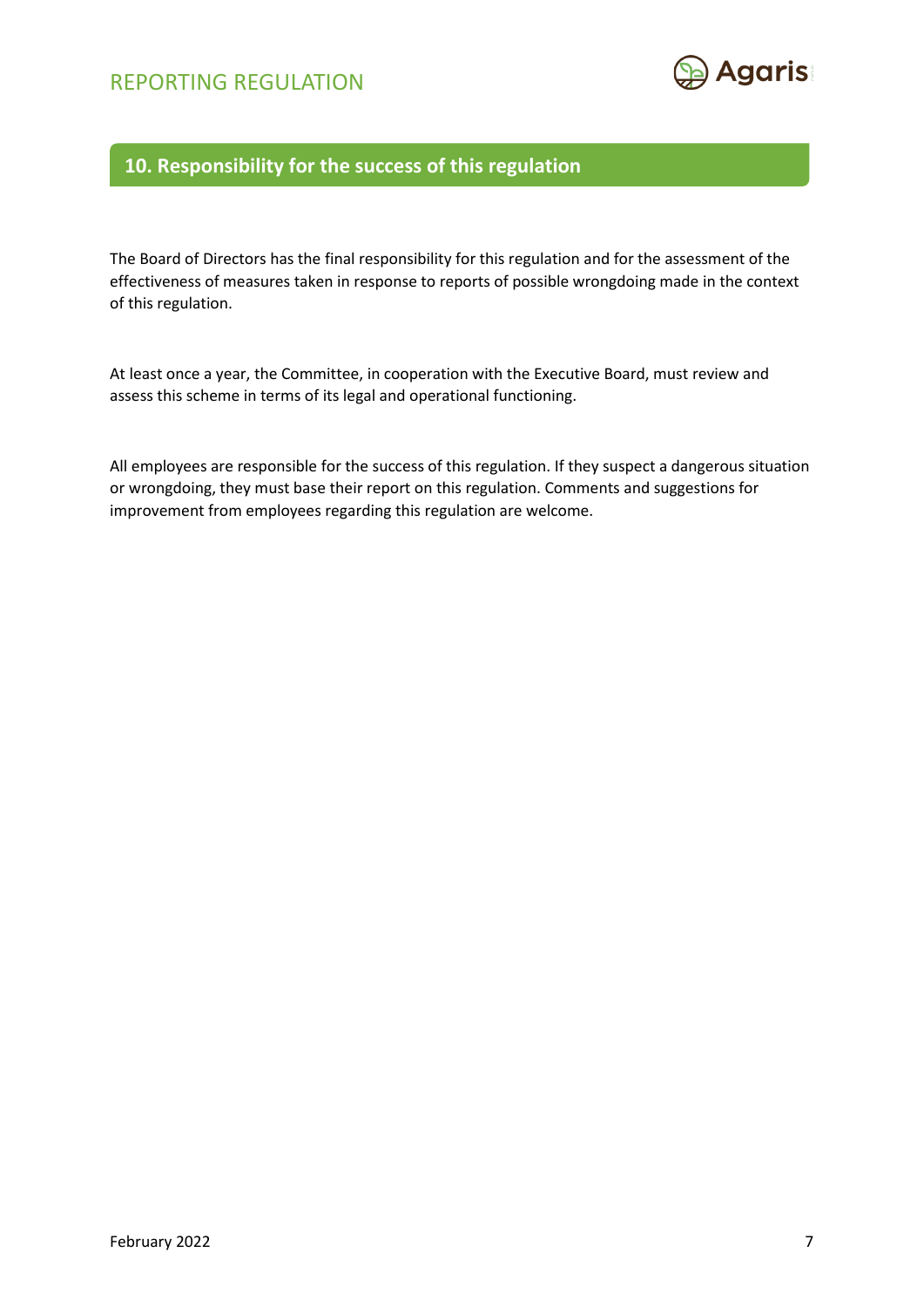

# **Appendix : Report form**

*Please read the reporting regulation carefully before making a report.* Do you wish to remain anonymous? YES O NO O

Please complete your contact details in the table below:

| Name and first name: |  |
|----------------------|--|
| Telephone number:    |  |
| E-mail address:      |  |

*- If you reveal your identity, full protection is assured.*

*- If you wish to remain anonymous and we cannot communicate with you, it may limit our investigation of the report.*

#### **Where did the incident take place? (Mention location, office, city, department, etc.)**

#### **When did the incident take place?**

**Describe in as much detail as possible the illegal, unethical or improper conduct you wish to report.** (Attach all documents that can help us investigate your report; provide the names of the persons involved in this conduct)

**How and when did you discover the incident and what is your relationship to AGARIS?**

**Please provide the names of any persons or organisations to whom you may have already reported this:**